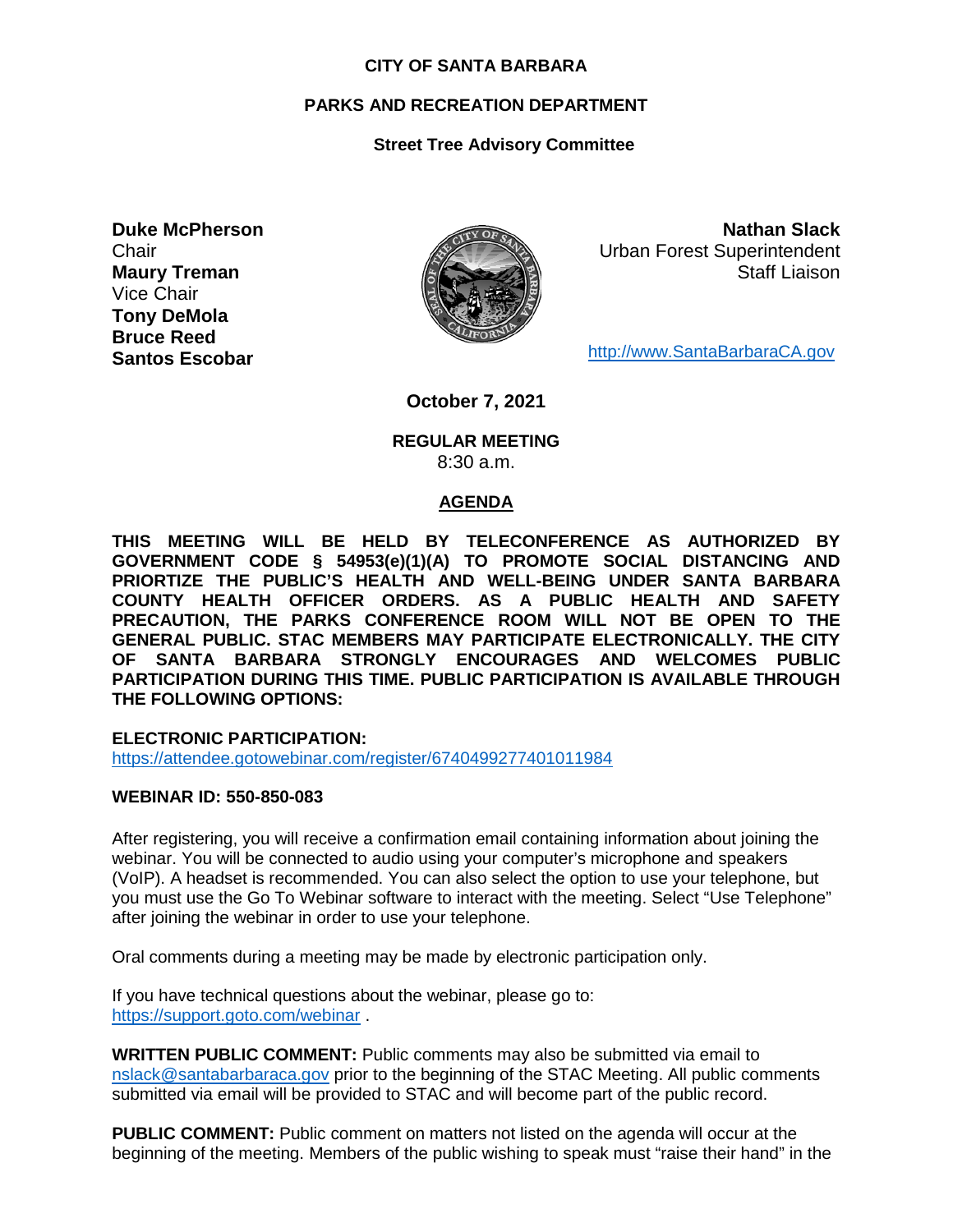GoToWebinar platform by selecting the virtual hand icon, which is generally located on most devices in the upper right hand corner of the screen. When persons are called on to speak, their microphone will be activated and they will be notified to begin speaking. Each speaker will be given a total of one minute to address the STAC.

**PUBLIC COMMENT ON AGENDIZED ITEMS:** Members of the public wishing to speak on a matter on the agenda must "raise their hand" in the GoToWebinar platform by selecting the virtual hand icon during the presentation of that item. The "raise hand" icon is generally located on most devices in the upper right hand corner of the screen. When persons are called on to speak, their microphone will be activated and they will be notified to begin speaking. Each speaker will be given a total of one minute to address the STAC.

# **PUBLIC INFORMATION**

Materials related to an item on this agenda submitted to the Street Tree Advisory Committee after distribution of the agenda packet are available for public inspection in the Parks Division Office located at 402 E. Ortega Street, Santa Barbara, CA 93101, during normal business hours.

# **CALL TO ORDER**

# **ROLL CALL**

# **CHANGES TO THE AGENDA**

#### **APPROVAL OF MINUTES**

A. Regular Meeting September 2, 2021

#### **MEMBER AND STAFF COMMUNICATIONS**

A. Parks and Recreation Commission actions

#### **NEW BUSINESS**

# **TREE REMOVAL CONSIDERATIONS**

# **STREET TREES**

1. 119 E. Cota St. and 600 block of Santa Barbara St. – *(23) Tipuana tipu,* Tipuana, *(9) Quercus agrifolia*, Coast Live Oak, and *(3) Quercus virginiana*, Southern Live Oak – Brad Hess, City of Santa Barbara Public Works

#### **SETBACK TREES**

- 2. 2001 Grand Ave. *Liquidambar styraciflua,* Sweetgum Vince Norris
- 3. 226 Oliver Rd. *(2) Pinus pinea,* Italian Stone Pine Ronnie Gosnell, Montecito Tree Care
- 4. 1027 San Andres St., Apt. 1 *Pinus canariensis*, Canary Island Pine Chin Chin Chang
- 5. 1915 Red Rose Way, #2 *Corymbia ficifolia*, Red Flowering Gum Lee Anne Ayers

#### **STREET TREE MASTER PLAN**

#### **OLD BUSINESS**

#### **ADJOURNMENT**

**AMERICANS WITH DISABILITIES ACT:** In compliance with the Americans with Disabilities Act, if you need special assistance to participate in this meeting, please contact Nathan Slack at